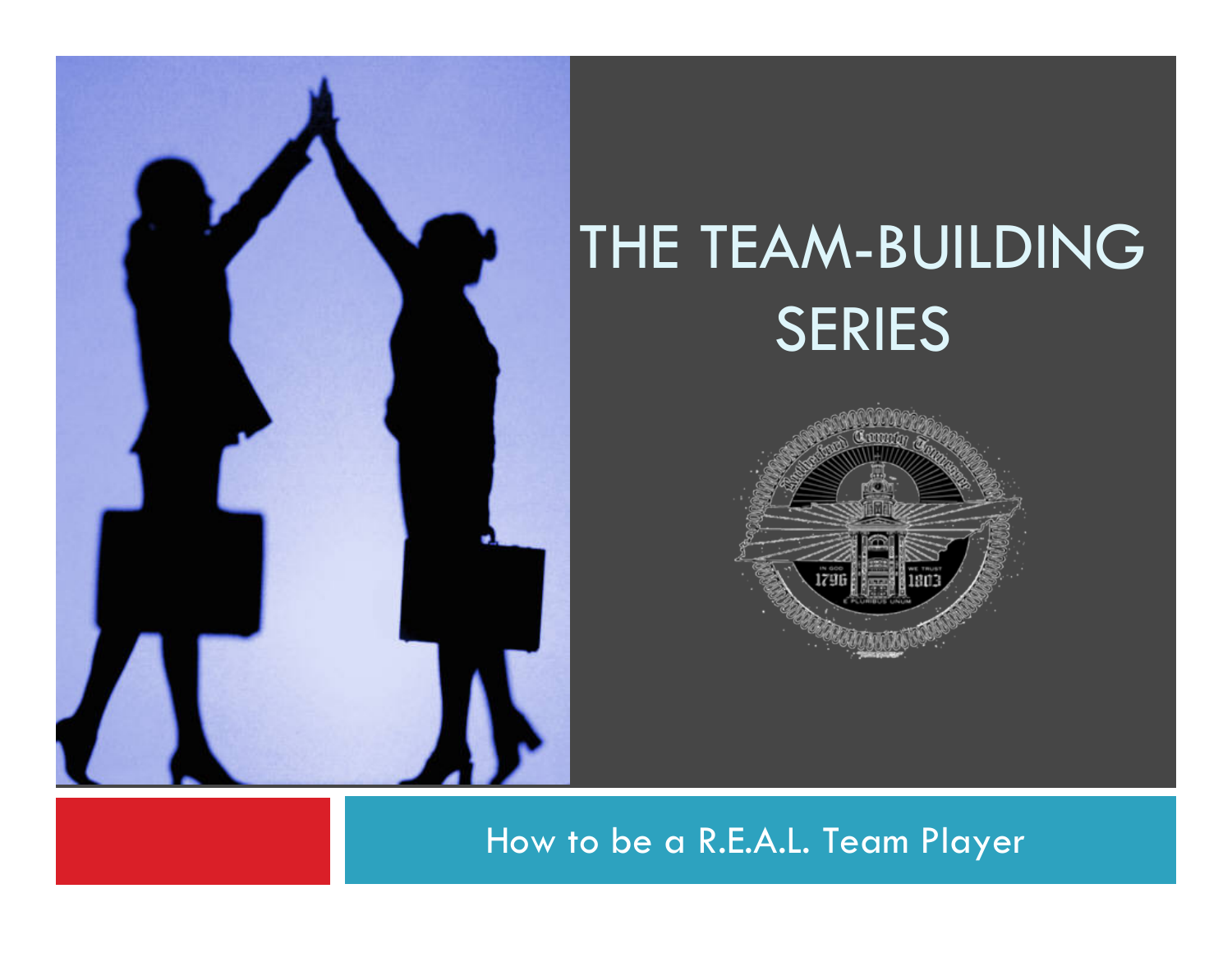





### **Training Objectives:**

- Understand the difference between a work group and a true team
- Become familiar with how teams are developed
- Learn to become a "R.E.A.L. team player"
- Understand what skills & traits are needed for the team to work well
- $\square$  Learn criteria to determine team effectiveness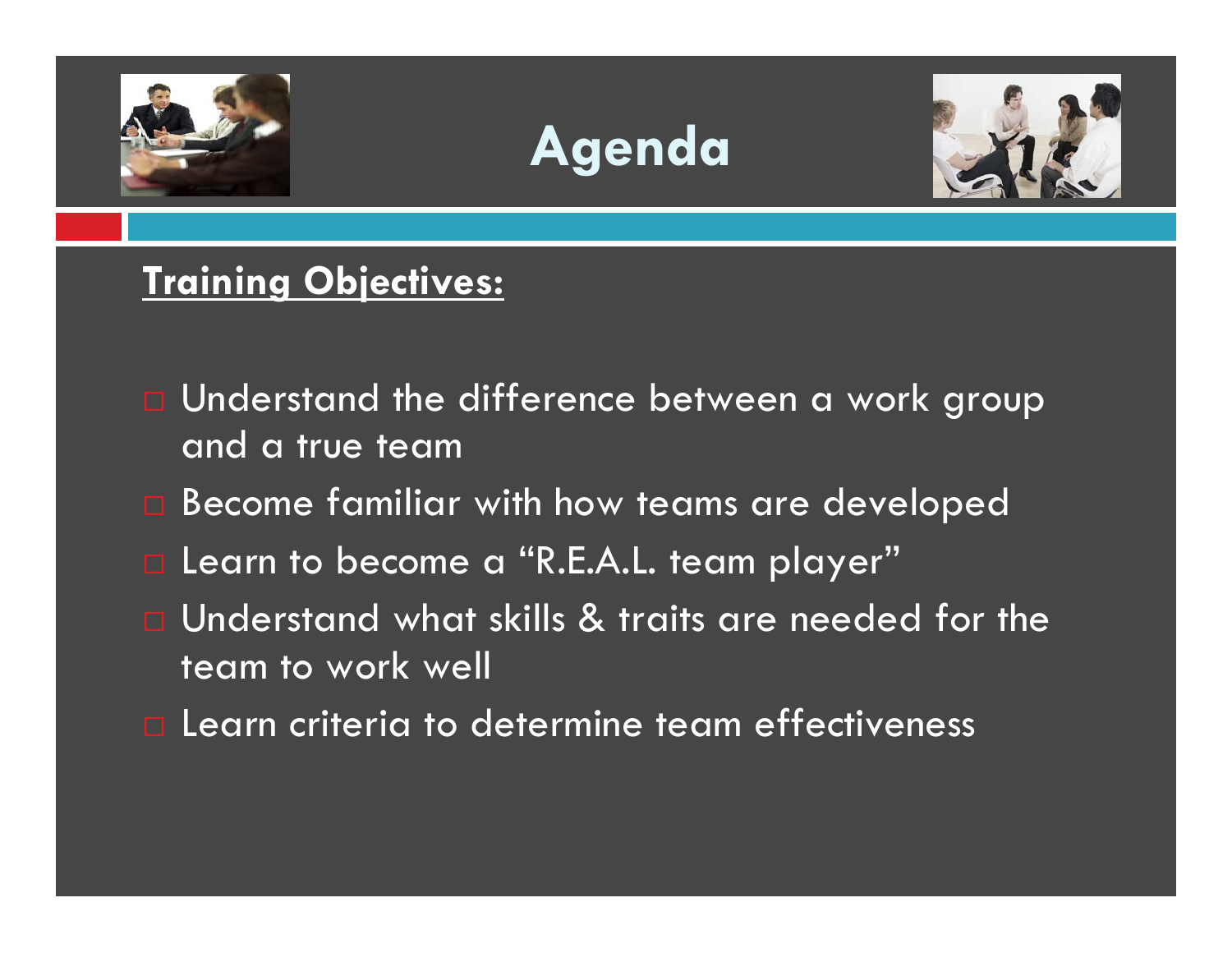# **What is a Team?**

**A work team is an interdependent collection of two or more individuals who share responsibility for specific outcomes in an organization.** 

Qualities of a Work Team:

- **Interdependent -** members rely on one another for information, resources, & skills to accomplish tasks
- **Shared Goals** members work toward a common organizational goal
- **Bounded** –members clearly know who is on the team
- **Stable**  most teams work together for a good length of time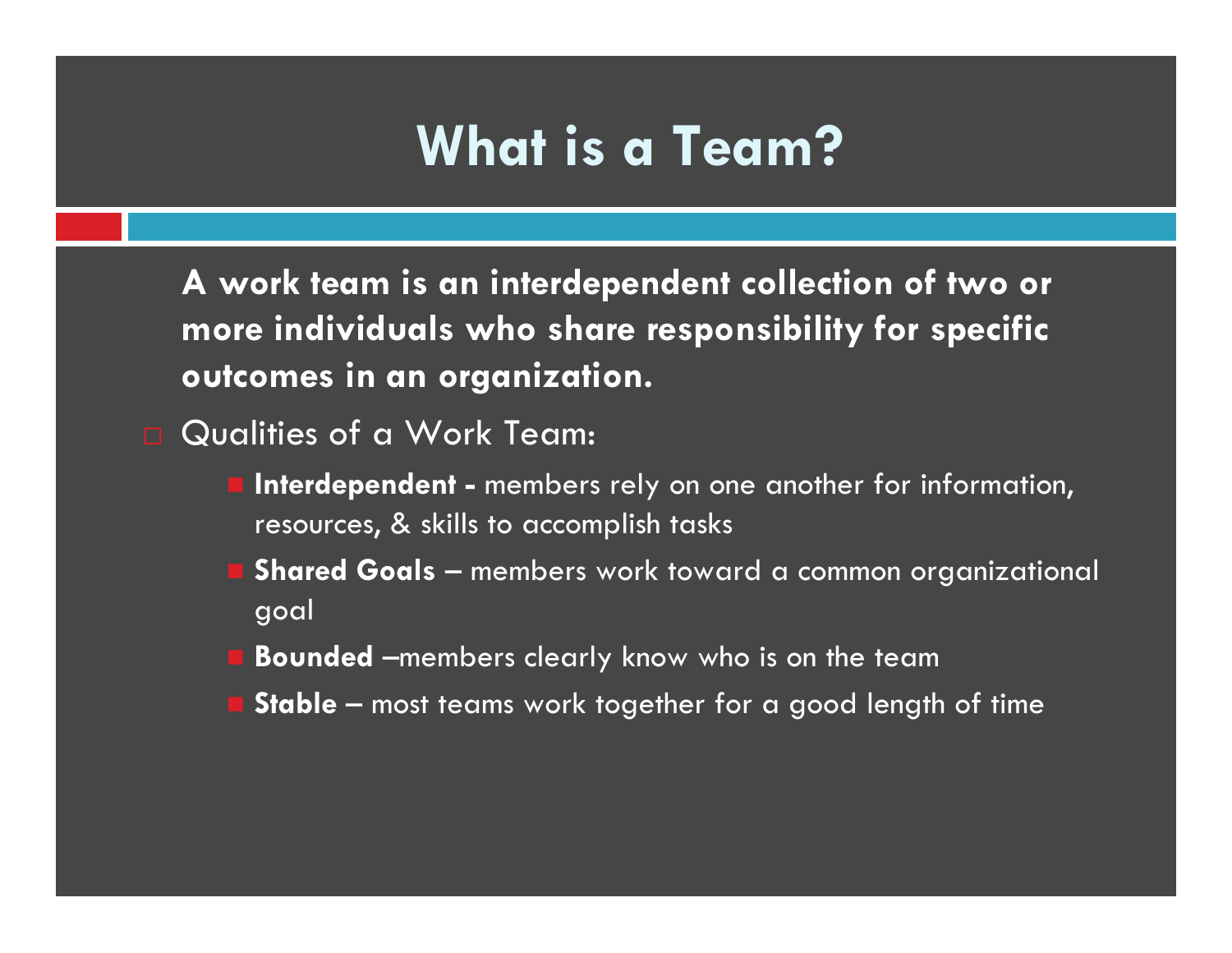# **Work Group vs. True Team**

#### **Work Group:**

#### **True Team:**

- Often led by a manager
- Less autonomy and selfdirection
- People learn from one another and share ideas, but are not interdependent and are not working toward a shared goal
- Communication goes from the top-down; there is more of a hierarchy
- Facilitated by a coach or leader
- More autonomy and freedom to make decisions
- There is interdependence and commitment to a shared goal
- Communication flows across the team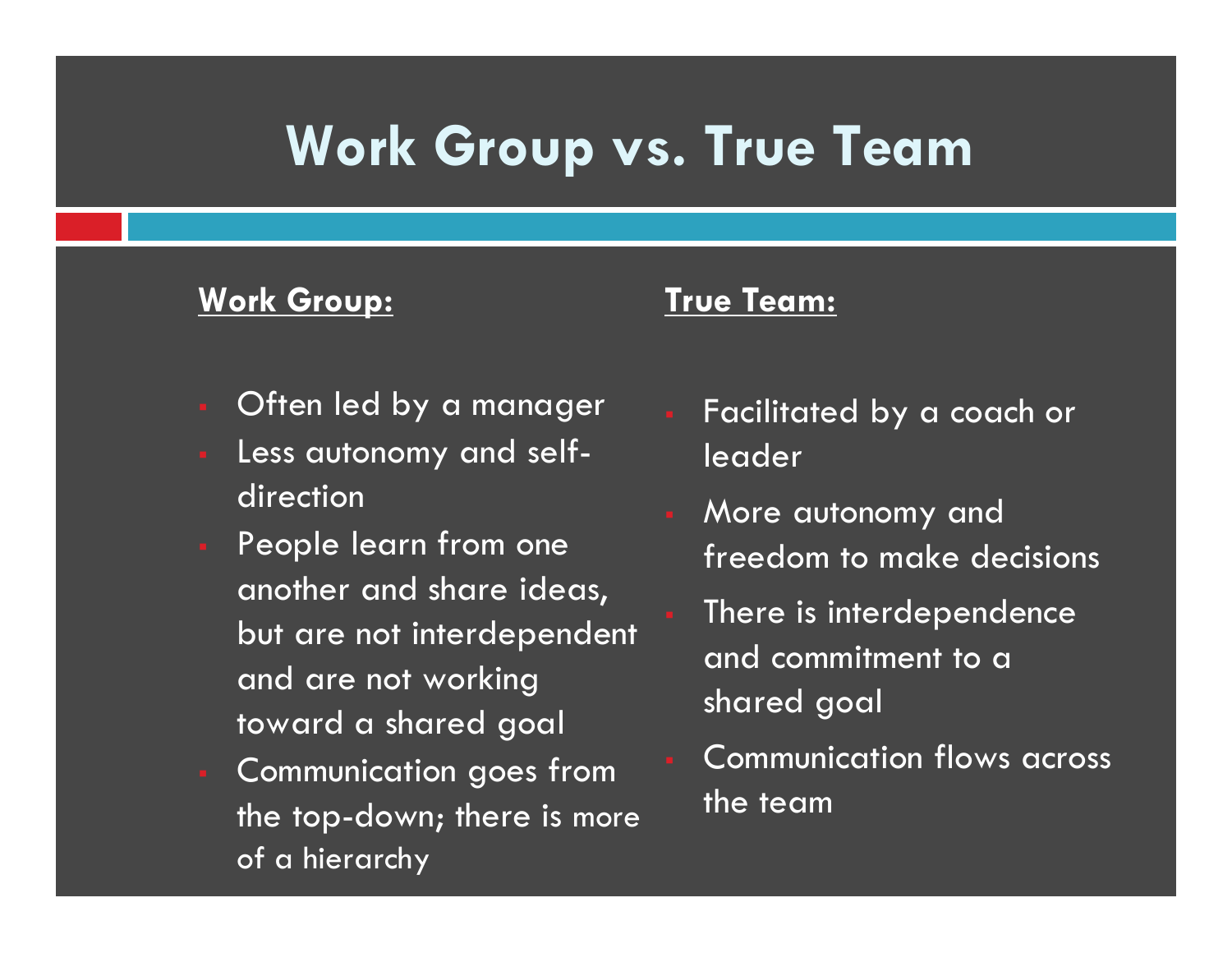# **Four Stages of Team Development**

- Tuckman's Model of Team Development (1965) In this model, there are four stages of team development:
	- 1.) Forming  $\rightarrow$  2.) Storming  $\rightarrow$  3.) Norming  $\rightarrow$  4.) Performing





- Each step builds on the previous one
- Skipping any step will negatively affect team performance
- Steps can be repeated as required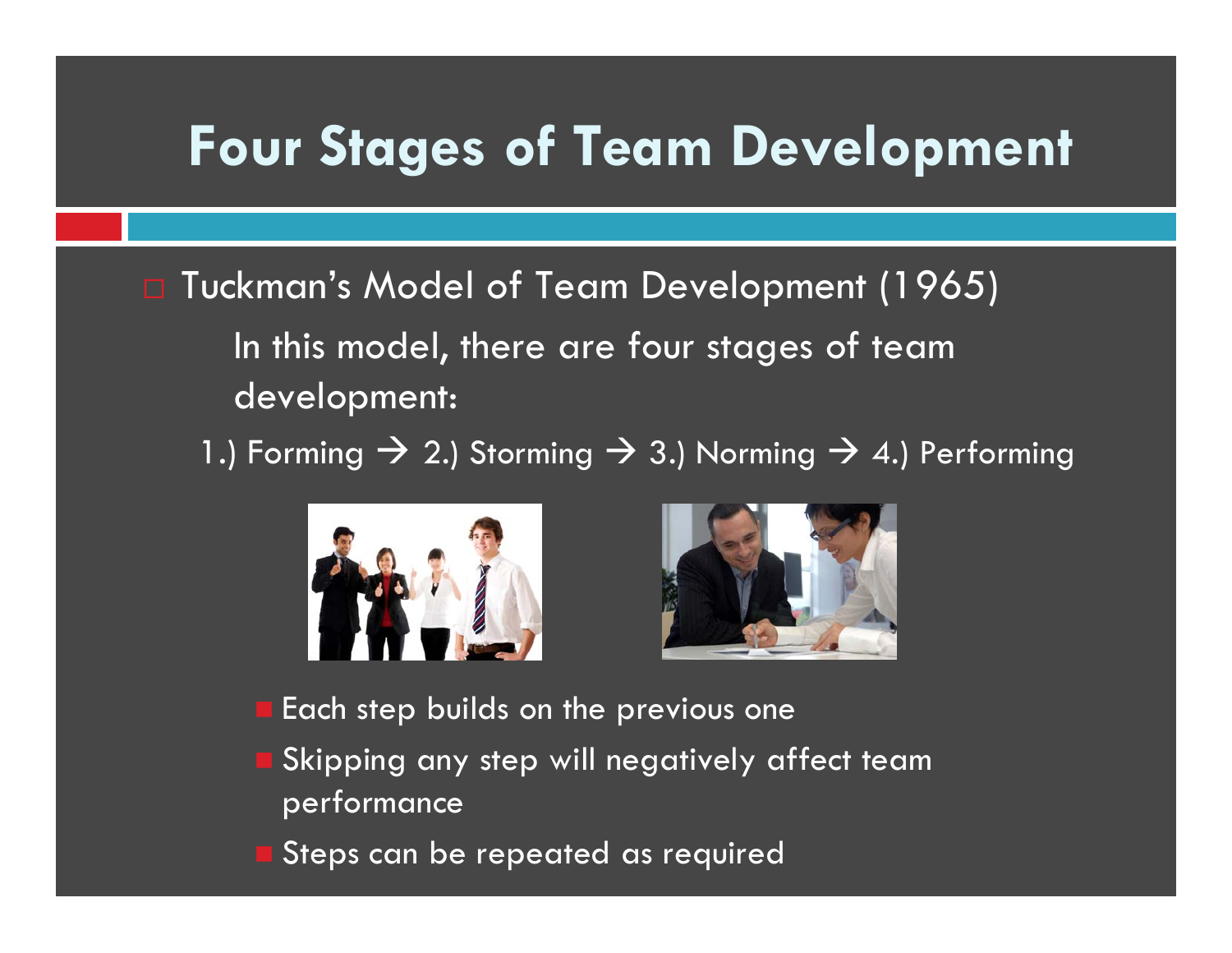# **Stage One of Team Development**

1.) Forming: The team comes together and gets to initially know one another and form; there is much uncertainty & anxiety.

#### Processes in the Forming Stage:

 Individuals are not certain about what to do, the mission is not clear yet, trust has not been developed, there is unfamiliarity among group members, team norms have not been established, and people are not yet committed to the team.

#### Actions to move beyond the Forming Stage:

Establish base-level expectations, create a mission statement, identify member similarities, agree on common goals, set clear roles for members, make contact and bond, develop trust, and decide to be a team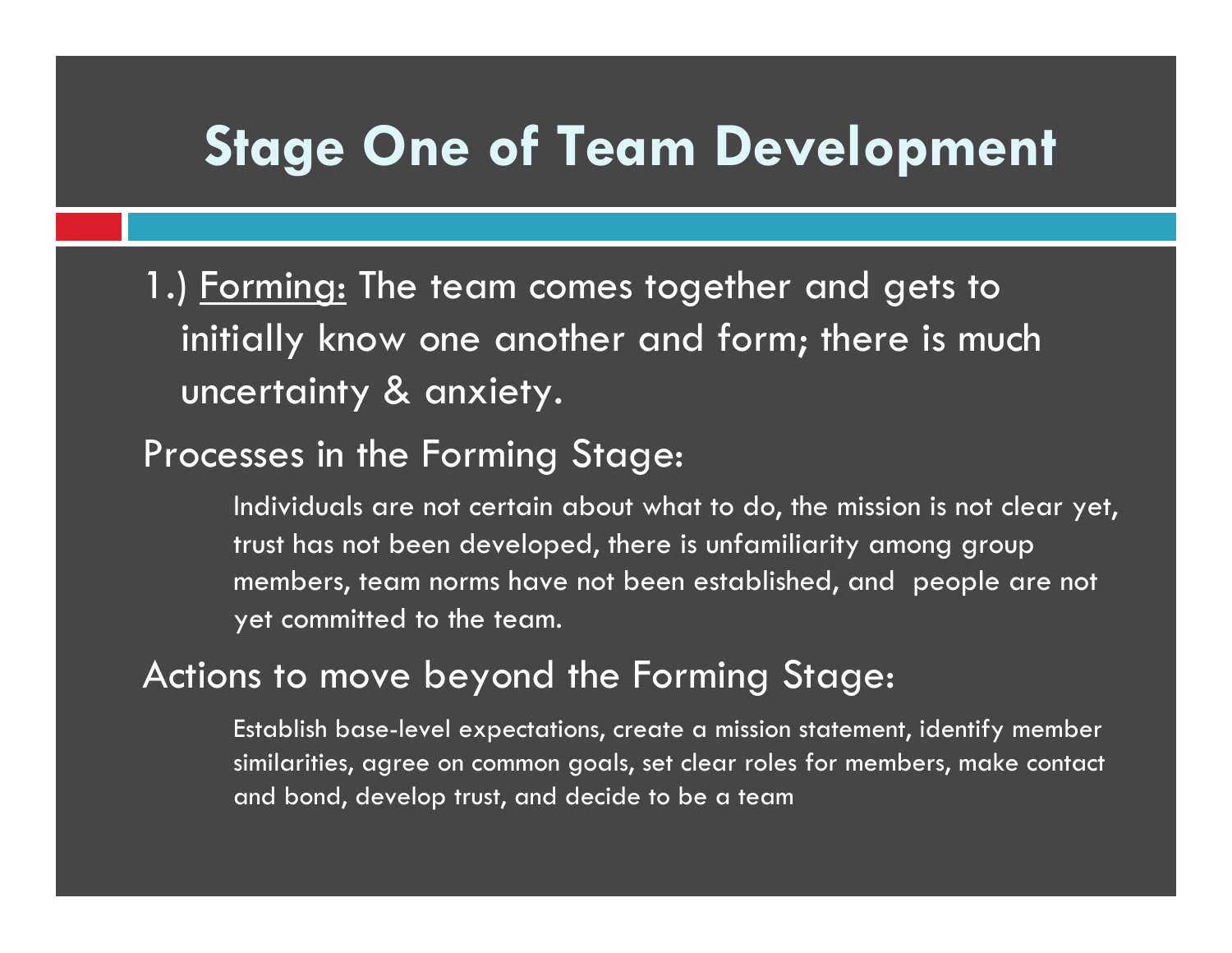# **Stage Two of Team Development**

2.) Storming: The members try to reconcile different ideas that are competing for consideration. The team addresses and attempts to solve issues.

 This stage is necessary for a team to later function effectively; however, some teams never move beyond this stage

#### Processes in the Storming Stage:

 Roles & responsibilities are defined, the team mission is identified, issues occur as new ideas are tried and problem-solving takes place, people push for position & power, competition is high, personal attacks occur

#### Actions to move beyond the Storming Stage:

Identify power and control issues, gain skills in communication, identify resources, express differences of ideas, feelings, & opinions, and react to choosing a leader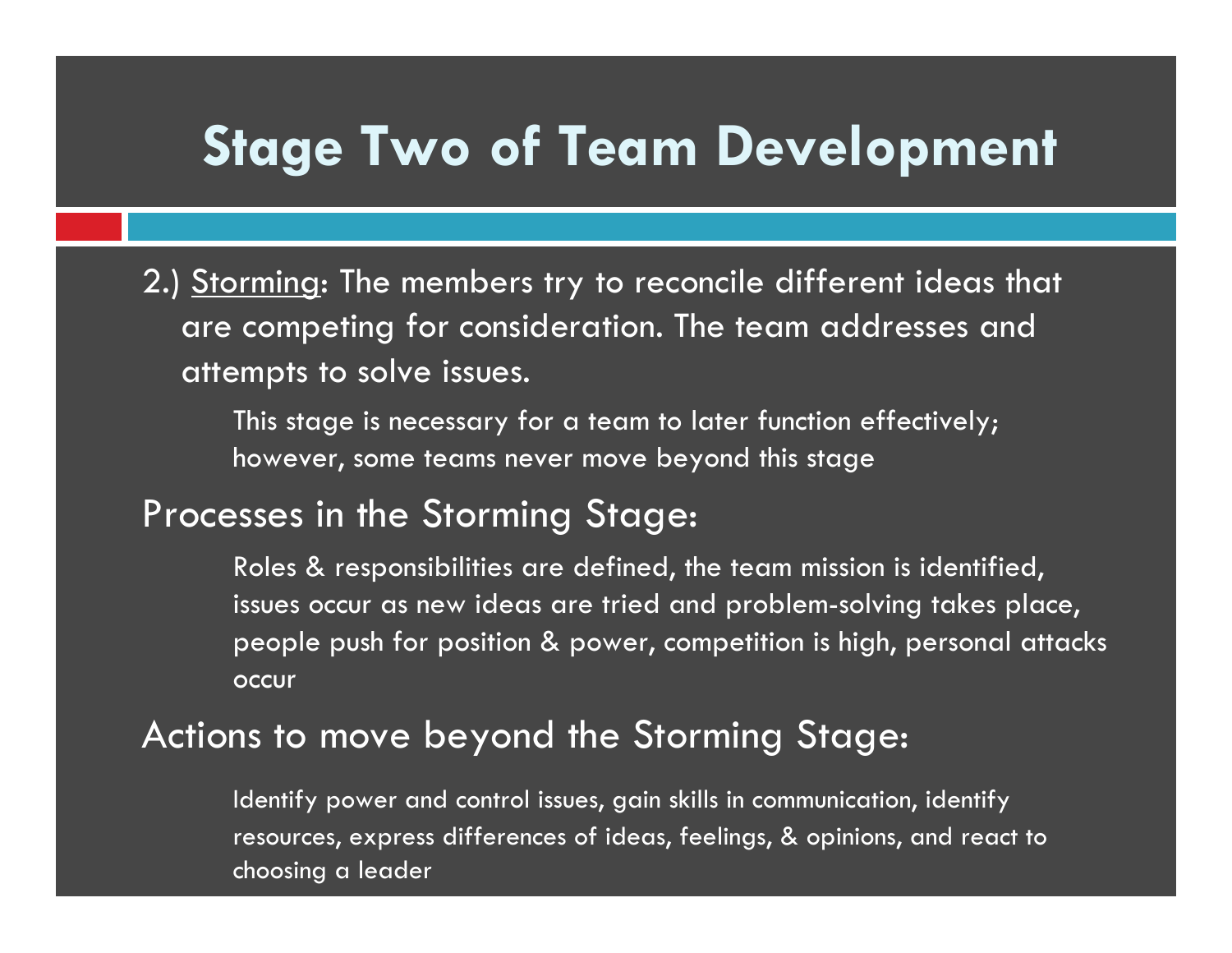# **Stage Three of Team Development**

3.) Norming: This is where the team comes up with a common goal and mutual plan. By this point, all members take responsibility for their role on the team.

#### Processes in the Norming Stage:

o The team becomes more successful, resources have been acquired, appreciation & trust are built, the purpose is well-defined, the leader reinforces behavior, members reinforce team norms, motivation & creativity increase, and there is more commitment to goals and the team's mission.

#### Actions to move beyond the Norming Stage:

Decisions and team norms should be made through negotiation and consensus building, and members should agree about roles and processes for problemsolving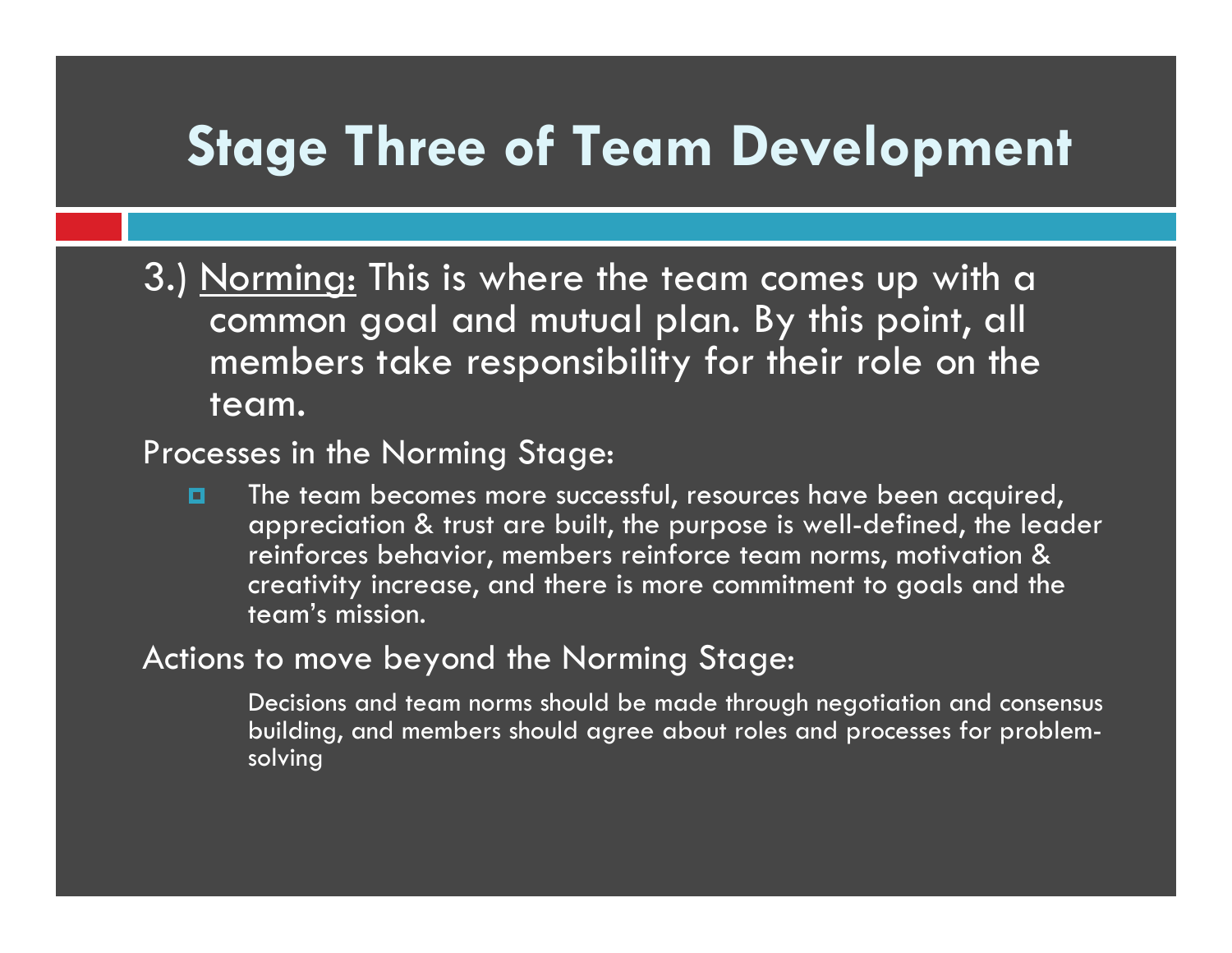## **Stage Four of Team Development**

4.) <u>Performing:</u> This is where the team is able to function as a unit to get the work done in an effective manner. At this stage, members are able to work together and manage conflict.

#### Processes in the Performing Stage:

 Team members are very motivated, focus on team needs rather than those of the individual, focus on team success, have a "we" orientation, and high trust so that team operations are efficient.

### Actions During the Performing Stage:

Solutions are effectively found for problems, the team has its own unique identity, members work collaboratively, care about one another, act interdependently, and thus satisfying results are achieved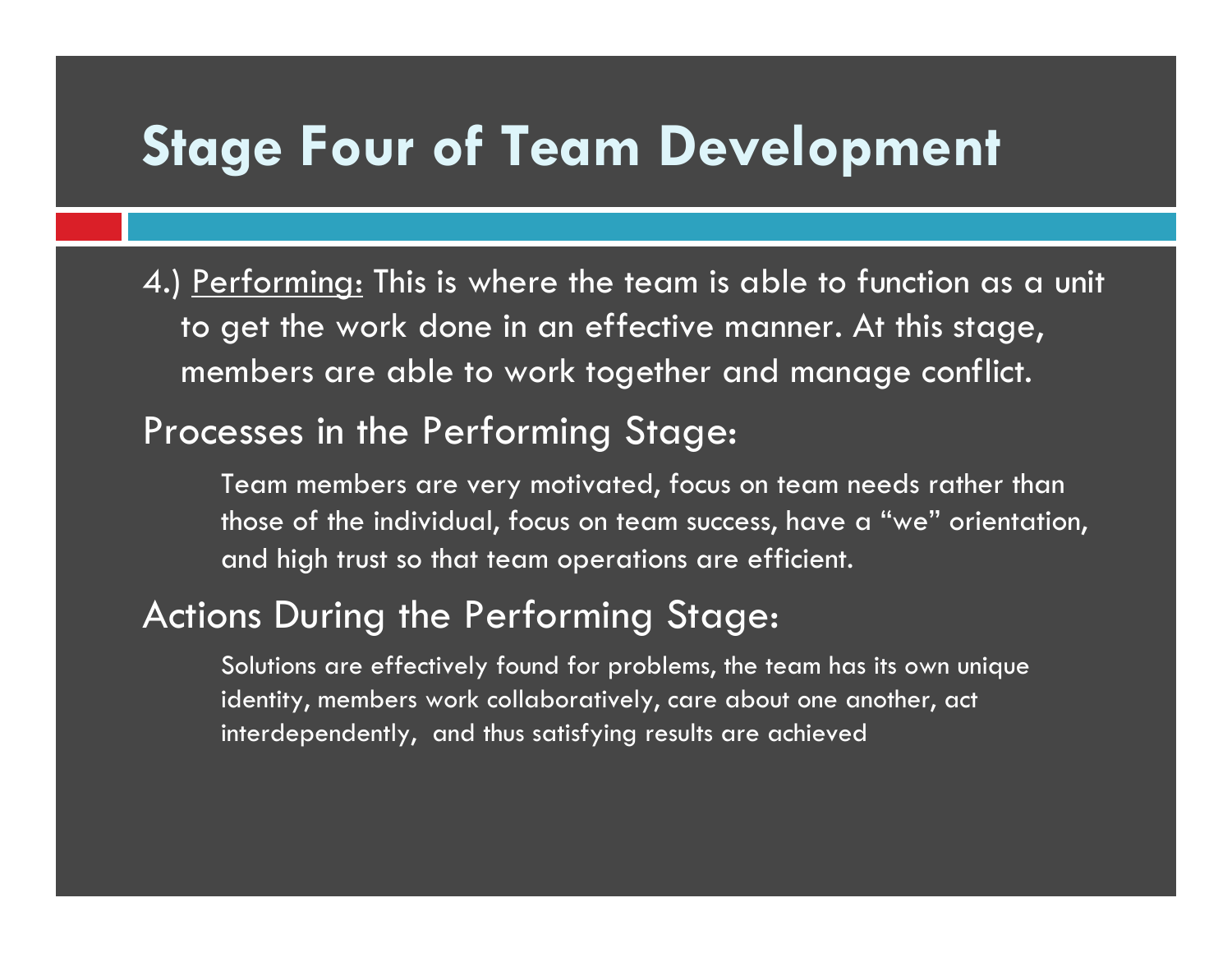# **What is a "R.E.A.L" Team Player?**

Teams that are made up of members who follow this R.E.A.L. acronym have the potential to be highfunctioning teams.

### **R= Responsible**





 Seek responsibility and take on more than is required and assume responsibility.

### **E= Effective**

- **E** Work effectively with others to positively impact team performance
- **A= Accountable**
	- **Be accountable for one's actions & ideas**
- **L= Learning**
	- **F** Focus on continuous learning and improvement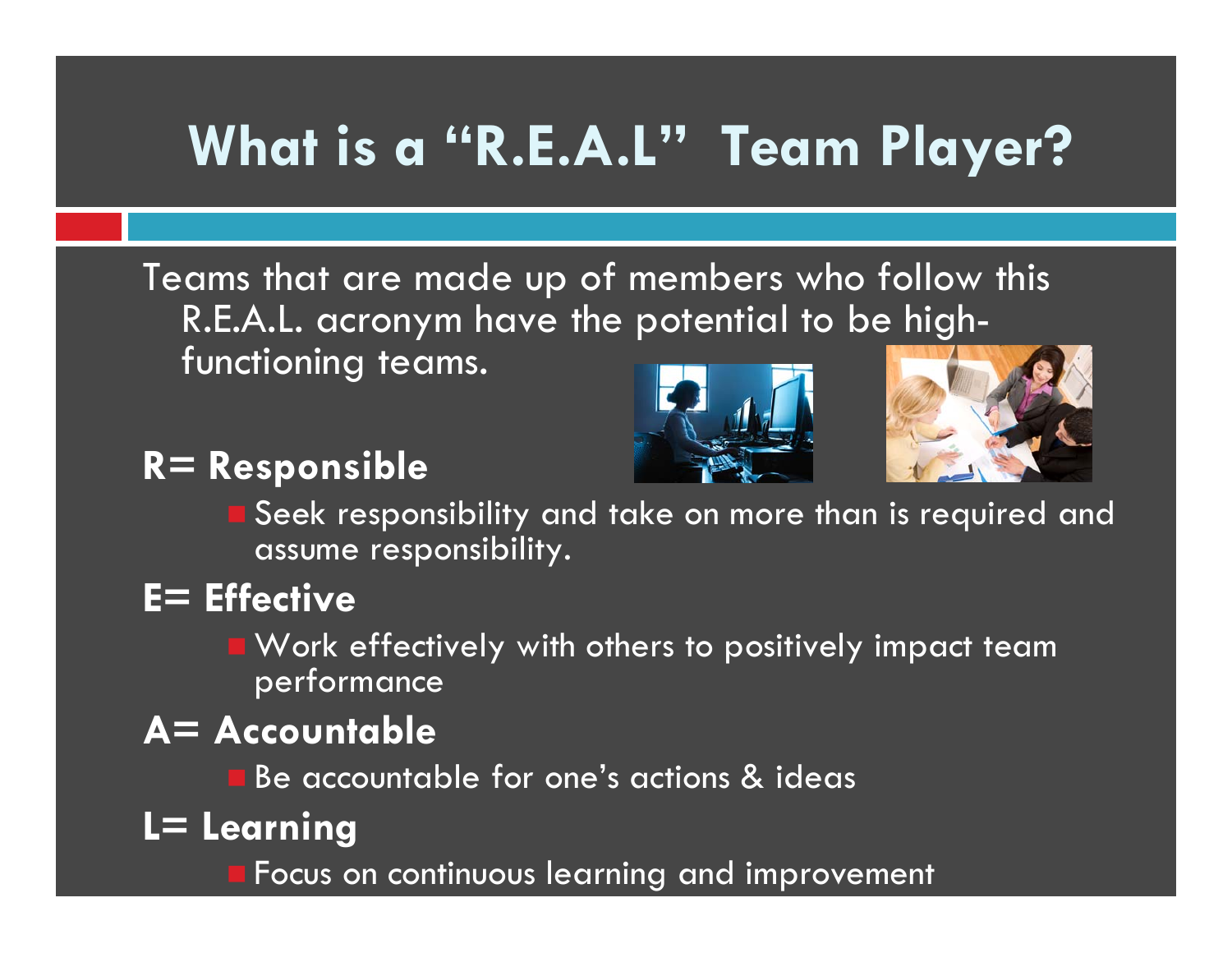# **Required Teamwork Skills**

- **Communication & Conflict Resolution:** focus on active listening and negotiating
- **Commitment:** need a strong commitment to the team and focus on "we" rather than "I"
- **Collaboration:** requires bringing together knowledge, experience, and skills of team members to contribute to the development of a specified work outcome
- **Decision-making & Problem-solving**: must be able to make decisions and solve problems as a team to come up with the most effective actions
- **Analytical & Creative Thinking:** these are important skills for generating good solutions and ideas
- **Goal Setting & Performance Management:** specific, challenging, and accepted goals must be established and tracked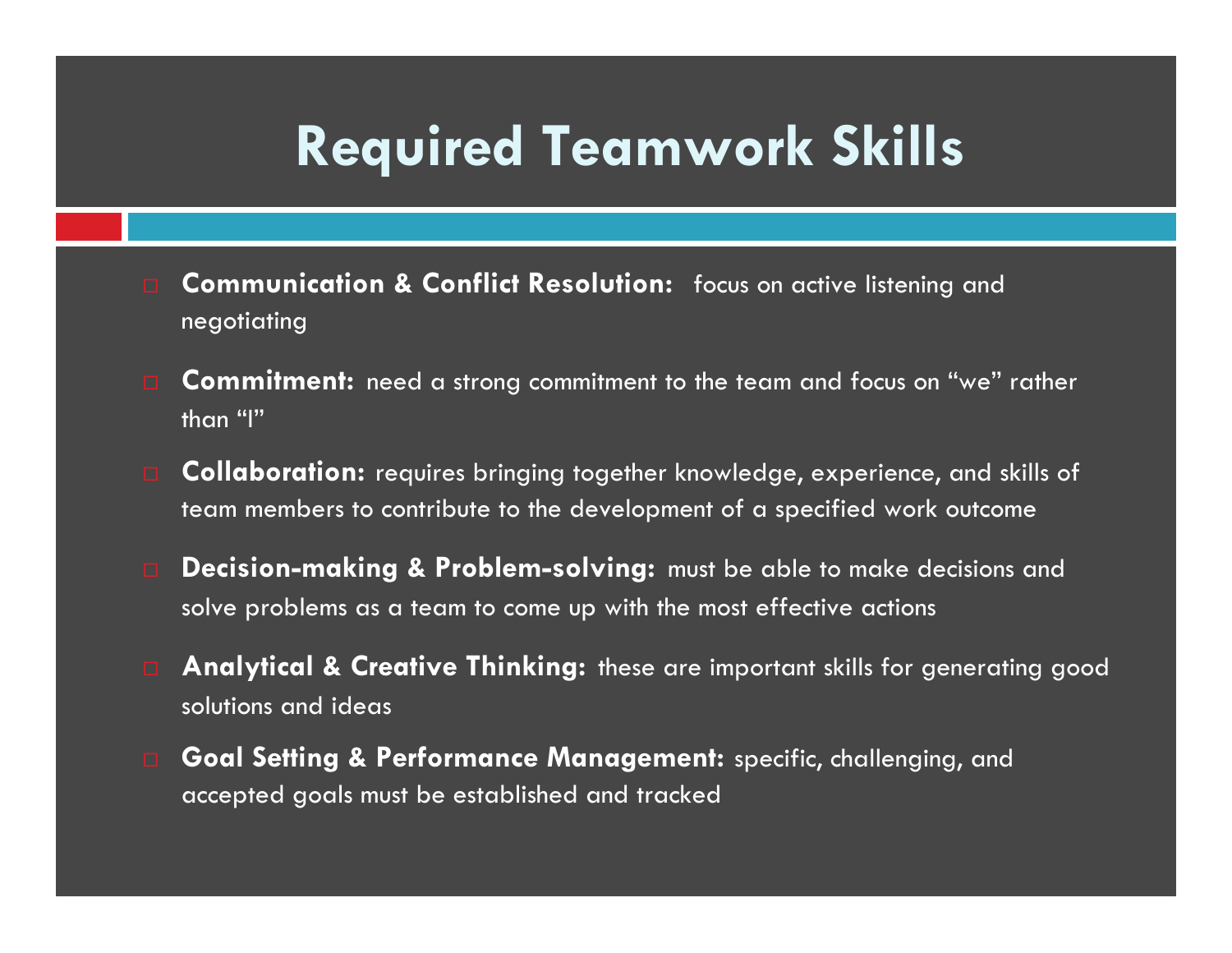# **Traits of Good Team Players**

- Reliable
- **n** Active participant
- Openness & willingness to share information
- **Cooperative**
- Flexible
- Respectful of others
- Respected by others

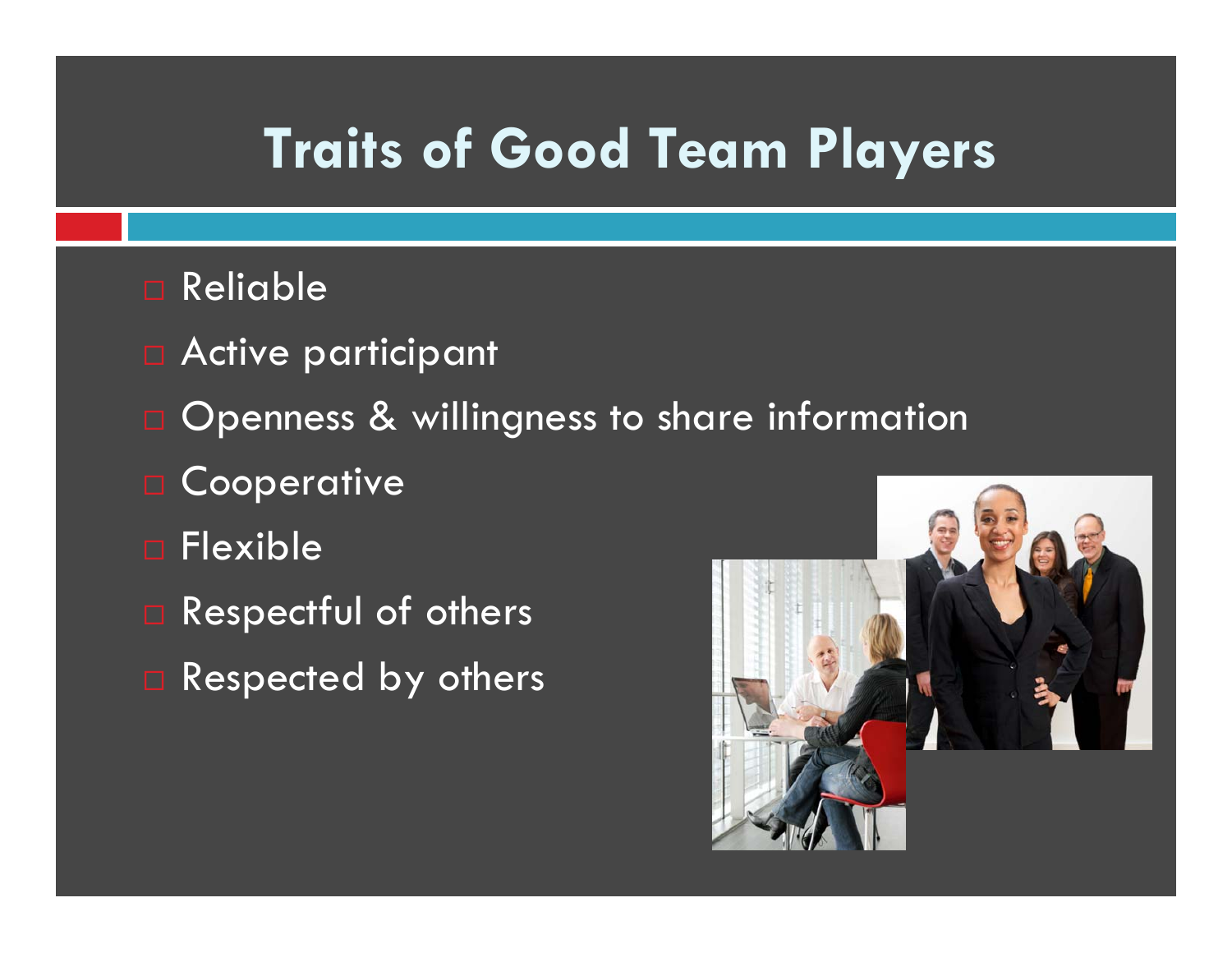# **Ways to Measure a Team's Effectiveness**

**There are three primary ways in which to measure a team's effectiveness. This includes examining:** 

- 1.) The teams' output and work
- 2.) The degree to which members can continue working together
- 3.) The degree to which team members are satisfied with their experience





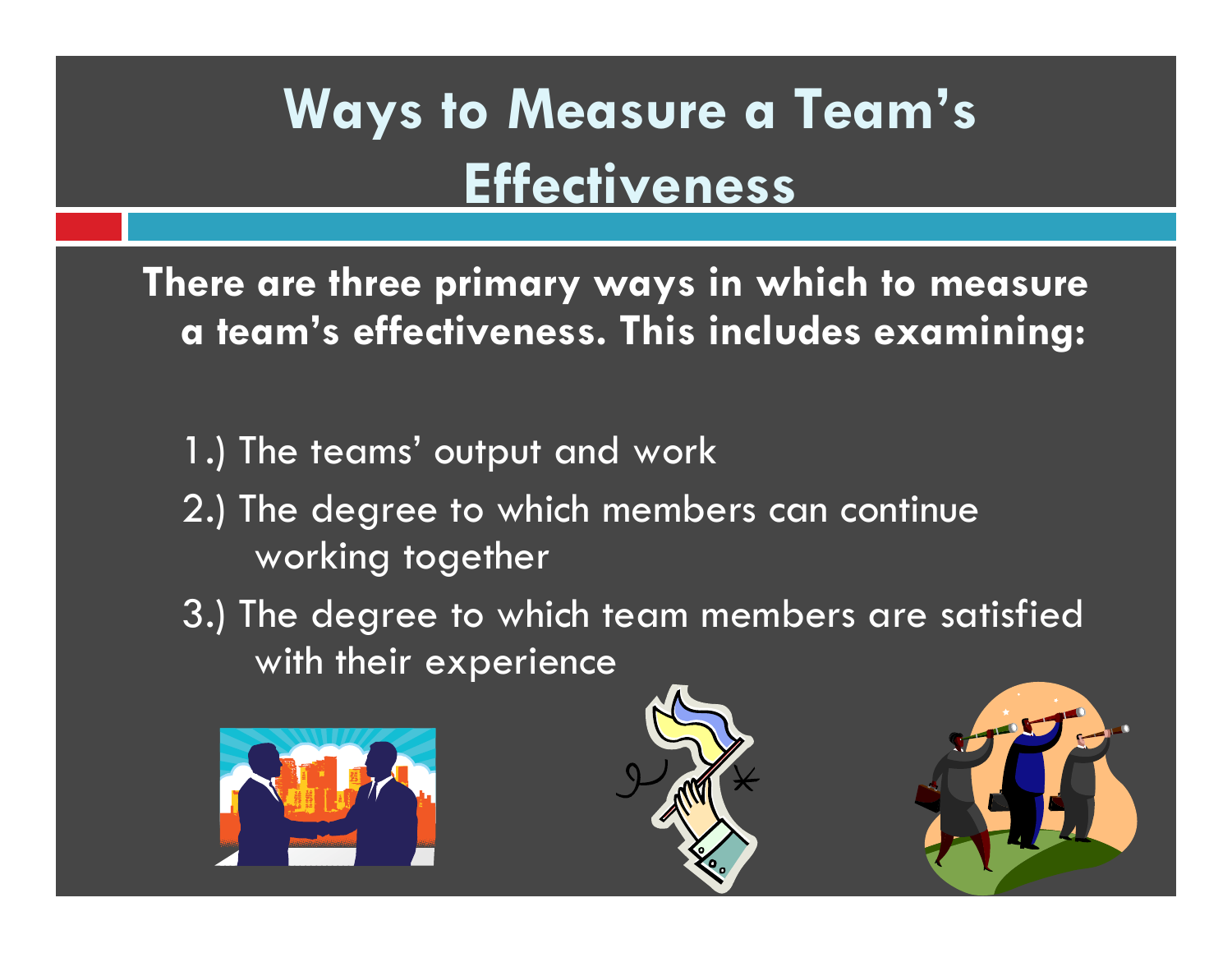

# **Questions to Determine a Team's Effectiveness**

- 1.) How productive is the team in terms of their output and task accomplishment?
	- The teams' work should meet or exceed the performance standards that have been set by those who will review their work.
- 2.) Will members still work together again in the future?
	- Even if a task is performed well, the team is unsuccessful if they are incapable of working together again in the future.
- 3.) Are members satisfied with their experience in the team on the whole?
	- If team members' experiences are mostly negative and frustrating, this is an indication that the team is unsuccessful.

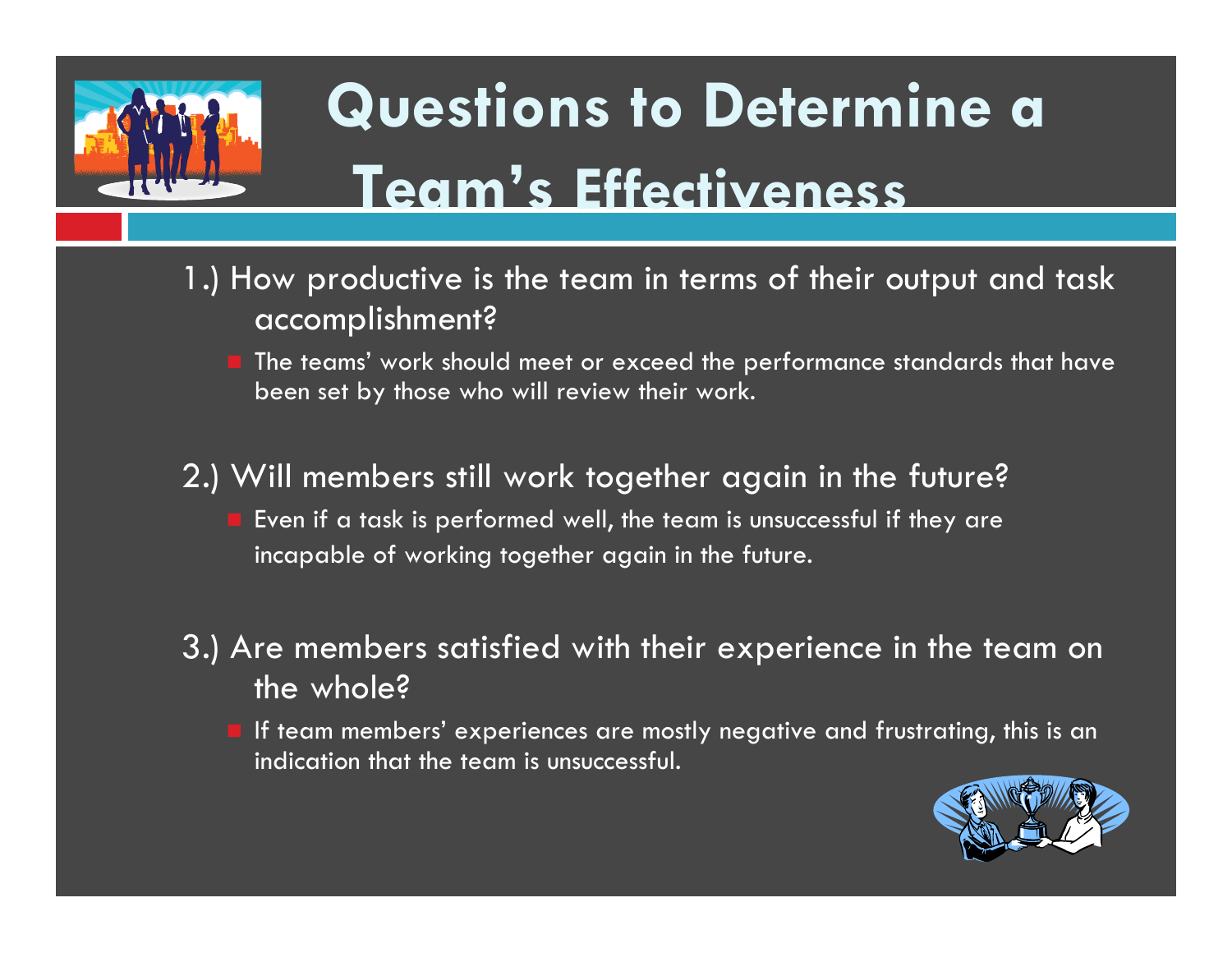# **Recall: Lessons Learned**

- $\Box$  True teams differ from work groups in several ways.
- $\Box$  There is a four-stage model of team development.
- $\square$  Applying the R.E.A.L. acronym can help you to become a more effective team member.
- $\Box$  There are many skills required to work in a team.
- $\Box$  In order to determine the effectiveness of your team, use the three general measures.